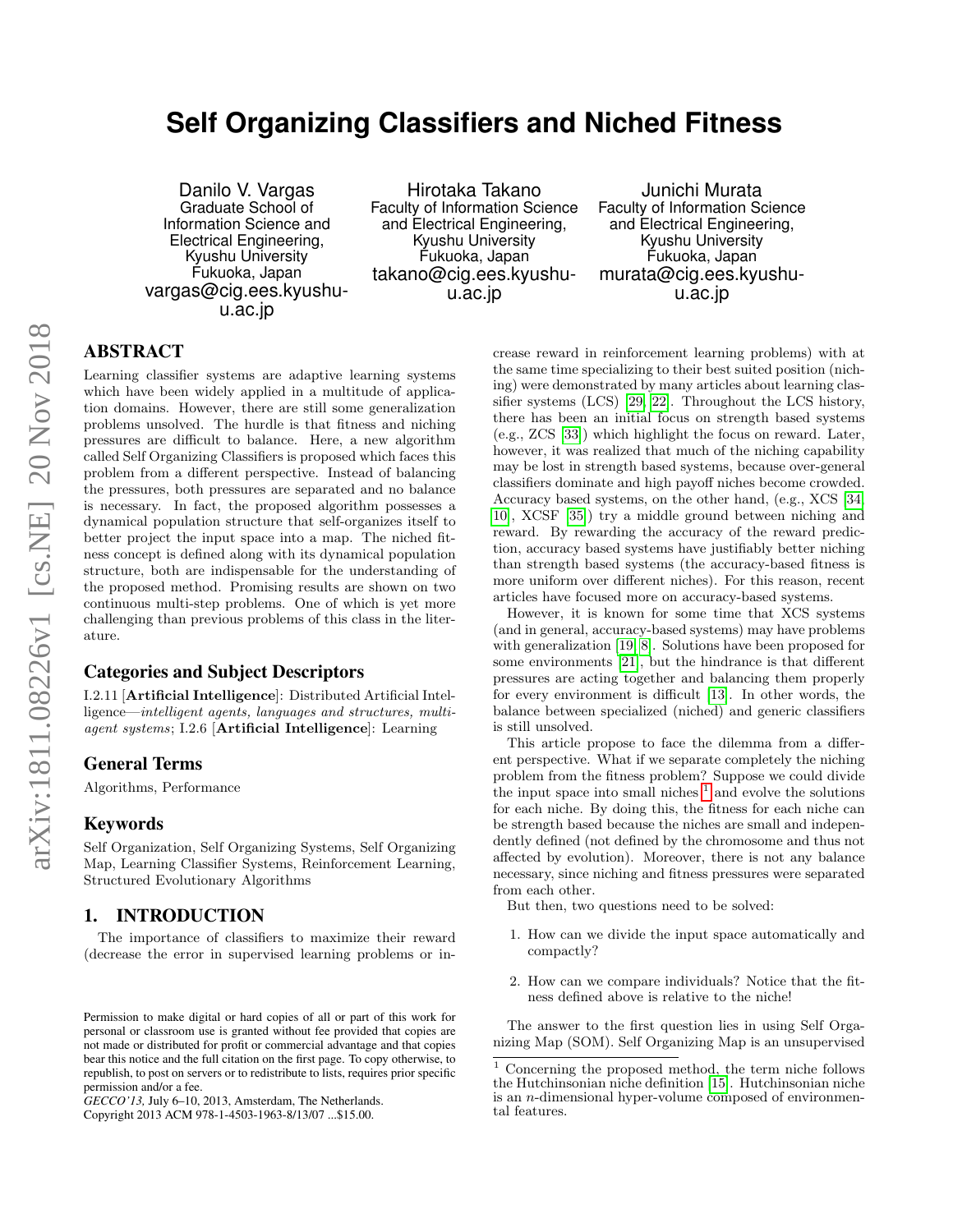artificial neural network [\[18\]](#page-7-11). It is an algorithm capable of projecting high dimensional spaces into a map. In other words, by using SOM, a multidimensional input space can be divided automatically into the cells of a compact map. In fact, the projection done preserves the topological properties and retains many other relevant information (e.g., data frequency) of the input space.

The second question has a simple answer: they can not be compared. With relative fitness, there is not any easy way of comparing individuals from different niches. Therefore, regarding the fitness selection, the evolutionary algorithm (EA) should be constrained to each niche. Genetic operators, however, are not constrained and may benefit from any population structure present.

Actually, the proposed approach is evaluated at two continuous multi-step problems with promising results. The experiments conducted on two continuous labyrinths demonstrate the capabilities of the proposed approach. One of which is more challenging than the continuous multi-step problems solved by state of the art LCS.

# 2. LEARNING CLASSIFIER SYSTEMS IN MULTI-STEP AND/OR CONTINUOUS PROBLEMS

Learning classifier systems are evolutionary based systems capable of solving problems by the mutual competition and/or cooperation of their solutions. There is a wide and diverse literature. Here we will confine to a brief review of LCS applied to multi-step and/or continuous problems. For a detailed review of the literature, please refer to [\[29,](#page-7-0) [22\]](#page-7-1).

LCS with continuous actions were applied to many problems. To begin with, XCSF has been applied to function approximation [\[35,](#page-7-5) [9,](#page-7-12) [28\]](#page-7-13). Other works in function approximation include the LCS with fuzzy logic [\[30,](#page-7-14) [6,](#page-7-15) [11\]](#page-7-16), neuralbased LCS algorithms [\[5,](#page-7-17) [6\]](#page-7-15) and genetic programming-based [\[17\]](#page-7-18). The success of LCS also span the control of robotic arms [\[25,](#page-7-19) [7\]](#page-7-20) and navigation problems [\[4,](#page-7-21) [14\]](#page-7-22).

However, applications to multi-step problems with continuous actions restrict to the mobile robot in a corridor [\[4\]](#page-7-21) and the empty room with noise [\[14\]](#page-7-22). Complex multi-step problems were solved only for discrete outputs [\[20\]](#page-7-23).

# 3. STRUCTURED EVOLUTIONARY ALGO-RITHMS

Structured evolutionary algorithms does not possess a panmictic population. Instead they organize the individuals into a structured population [\[27,](#page-7-24) [1\]](#page-6-0).

Two types of structured EAs will be given as examples which are somewhat related to the structure of the proposed method.

The first type is island models (also called distributed genetic algorithms) [\[3\]](#page-6-1). Figure [1](#page-1-0) shows the structure. Basically, the population is divided into a number of subpopulations ("islands") with few genetic information exchanged between them.

The second type, cellular algorithms are structured evolutionary algorithms where individuals are usually positioned in a vertex of a lattice graph (Figure [2](#page-1-1) shows a common cellular structure). They interact solely with adjacent individuals defined by the a neighborhood function [\[23,](#page-7-25) [2\]](#page-6-2).



Figure 1: Island model structure. Arrows indicate the infrequent immigration procedure, the circles are the individuals and the oval shapes are the subpopulations.

<span id="page-1-0"></span>

|  | $00000$                         |  |
|--|---------------------------------|--|
|  | 00000                           |  |
|  | $\circ\bullet\bullet\circ\circ$ |  |
|  | $\circ\circ\bullet\circ\circ$   |  |
|  | $00000$                         |  |

<span id="page-1-1"></span>Figure 2: Cellular algorithm structure. Shaded area indicates an example of neighborhood for the central individual.

## 4. NEW CONCEPTS

First, in order to present the proposed method, it is necessary to explain some new concepts and their related literature.

#### 4.1 Niched Fitness

A fitness which is relative to a given place or circumstance is called niched fitness. Thus, it does not possess a meaning when compared with another fitness out of this place or circumstance.

This is a new concept. At first glance, it may appear unwise to use niched fitness, because the comparison between individuals from different niches becomes impossible. But there is the benefit of avoiding competition between tasks different in nature. Therefore, every niche existence is protected from other more rewarding and/or more voluminous and/or more frequently accessed niches.

Moreover, niched fitness can be thought as a multiobjectivization procedure [\[24\]](#page-7-26), because each niched fitness becomes a separate fitness. In fact, niching and multi-objective search are related subjects. The Pareto front created allows the existence of multiple non-dominated individuals (different niches). We consider this a relevant aspect which deserves to be mentioned. The remaining of this article, however, will ignore this aspect and treat the search as a single objective one.

#### 4.2 SOM Population

This Section aims to define the SOM population concept. SOM population is a 2D grid with each cell in the grid having a subpopulation. Moreover, the 2D grid is a projection map which is not static, i.e., it is part of a SOM which is always self-organizing itself. Figure [3](#page-2-0) illustrates the SOM population (SOM's weight vectors are excluded for simplification). Generally speaking, this structure can be seen as a mixture of both island models and cellular algorithms, with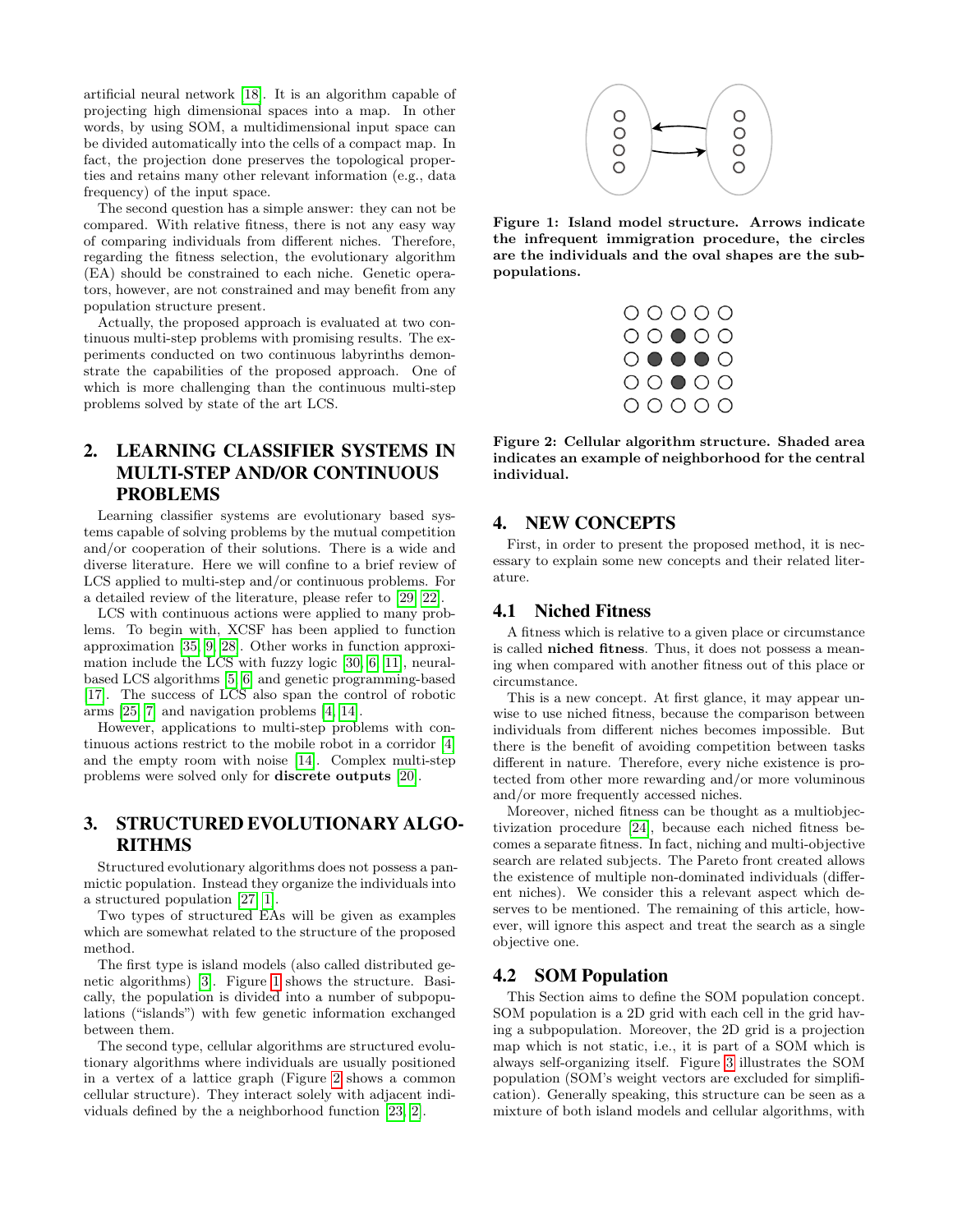

<span id="page-2-0"></span>Figure 3: SOM population structure. A self organizing map grid with populations inside each cell.

the additional feature that the structure also changes its properties in relation to the input.

The SOM population's behavior is described below. When an input is given to a SOM population, a competition takes place between the cells of the map. The cell which is closer wins the competition to the input and the SOM cells in the neighborhood are updated (the update make the SOM cell's weight vectors get closer to the input). Then, an individual inside the winner cell acts on the environment and is consequently evaluated by a subsequent reward. The individual chosen to act inside the winner cell is based on a selection procedure which is algorithm specific. (here we use a random selection procedure, see Section [5\)](#page-2-1).

#### <span id="page-2-1"></span>5. SELF ORGANIZING CLASSIFIERS

Figure [4](#page-3-0) shows a schematic of the overall procedure of Self Organizing Classifiers (SOC). It follows the classic schematic style used in ZCS, XCS and many other papers of the LCS literature [\[33\]](#page-7-2). Simple classifiers are used. They are made up of action parameters represented by an array of real numbers.

SOC uses a Q-learning based reinforcement scheme with niched fitness. The fitness update of each individual is done using the Widrow-Hoff rule [\[32\]](#page-7-27):

$$
F = F + \eta(\hat{F} - F),\tag{1}
$$

where  $\eta$  is the learning rate, F is the current fitness and F is a new fitness estimate. The fitness estimate of cell cell and classifier c which were activated at time  $t - 1$  is given by the following equation:

$$
\hat{F}(c, cell)_{t-1} = R_{t-1} + \gamma \max_{c' \in cell'} \{ F(c', cell') \},\tag{2}
$$

where R is the reward received,  $\gamma$  is the discount-factor and  $\max_{c \in cell} \{F(t)\}\$ is the maximum fitness of classifier  $c'$  inside the

activated cell  $cell'$  at the current cycle  $t$ .

Similar to learning classifier systems, to decrease computation resources, the structure of the SOM population is implemented as a single array of classifiers with a given numerosity indexed by the SOM population structure. In this manner, the numerosity is defined by the number of indexes a given individual possess.

This article uses a particular SOM population where the subpopulation inside each cell is divided into two groups: one of best individuals and the other of novel individuals. Best and novel individuals have a fixed size of  $\beta$  and  $\nu$  respectively. Considering EA's cycle is an algorithm cycle when the EA is called, the following rules take place:

- Best individuals are the best fitted individuals inside the subpopulation in the last EA's cycle.
- Novel individuals are renewed every EA's cycle (the detailed process is described in the next Section).

The SOM population begins without any classifiers. Classifiers are created when the respective cell wins the competition inside the SOM. In one hand, novel individuals are created as random classifiers. On the other hand, best individuals, when possible, are set equal to another cell's best individuals from the neighborhood<sup>[2](#page-2-2)</sup> which maximize  $\frac{experience}{chebishevDistance^2}$ . If not possible, best individuals are initialized in the same way as the novel individuals.

The system has, as usual in reinforcement learning, cycles of exploration and exploitation. Within the SOM's winning cell in a giving exploration or exploitation cycle a random individual from respectively the novel or best individuals are chosen to act. Moreover, cycles of exploration and exploitation are always alternated (a cycle of exploration is followed by an exploitation cycle and so on).

#### 5.1 Evolution

For every cycle that a cell's individual acts, this cell has its experience counter increased. The evolutionary algorithm is called locally on each cell when the cell's experience is greater than  $\iota S$ . Where S is the number of subpopulation individuals (novel plus best individuals) present on each cell. The parameter  $\iota$  defines an experience per individual, above which they should have an accurate fitness evaluation.

By applying the evolutionary algorithm locally, it respects the niched fitness concept. Its procedure consists of sorting the individuals of the given cell according to their fitness. The current best  $\beta$  individuals substitute the previous best individuals and the remaining individuals are discarded (the index is removed and the individual numerosity decrease, if the numerosity reaches 0 it is deleted). Novel  $\nu$  individuals are created using either:

- 1. Indexing A copy from (index to) a randomly selected individual of the entire population;
- 2. Reproduction Created by a genetic operator.

The two procedures above have equal probabilities.

Motivated by some comparison articles and robustness tests, the differential evolution is chosen as the genetic operator [\[26,](#page-7-28) [31,](#page-7-29) [16\]](#page-7-30). It compares well to even complex optimization algorithms (e.g., Estimation of Distribution Algorithms) [\[12\]](#page-7-31). The differential evolution's mutant vector is created by randomly choosing three vectors from the SOM's entire population of individuals (individuals with numerosity bigger than one are counted as one).

## 6. EXPERIMENTS

#### 6.1 Environments

The experiments were conducted on both Empty Room and One-Wall Maze environments. They are respectively

<span id="page-2-2"></span><sup>2</sup>Neighborhood is defined as the cells within a Chebishev distance of less or equal to four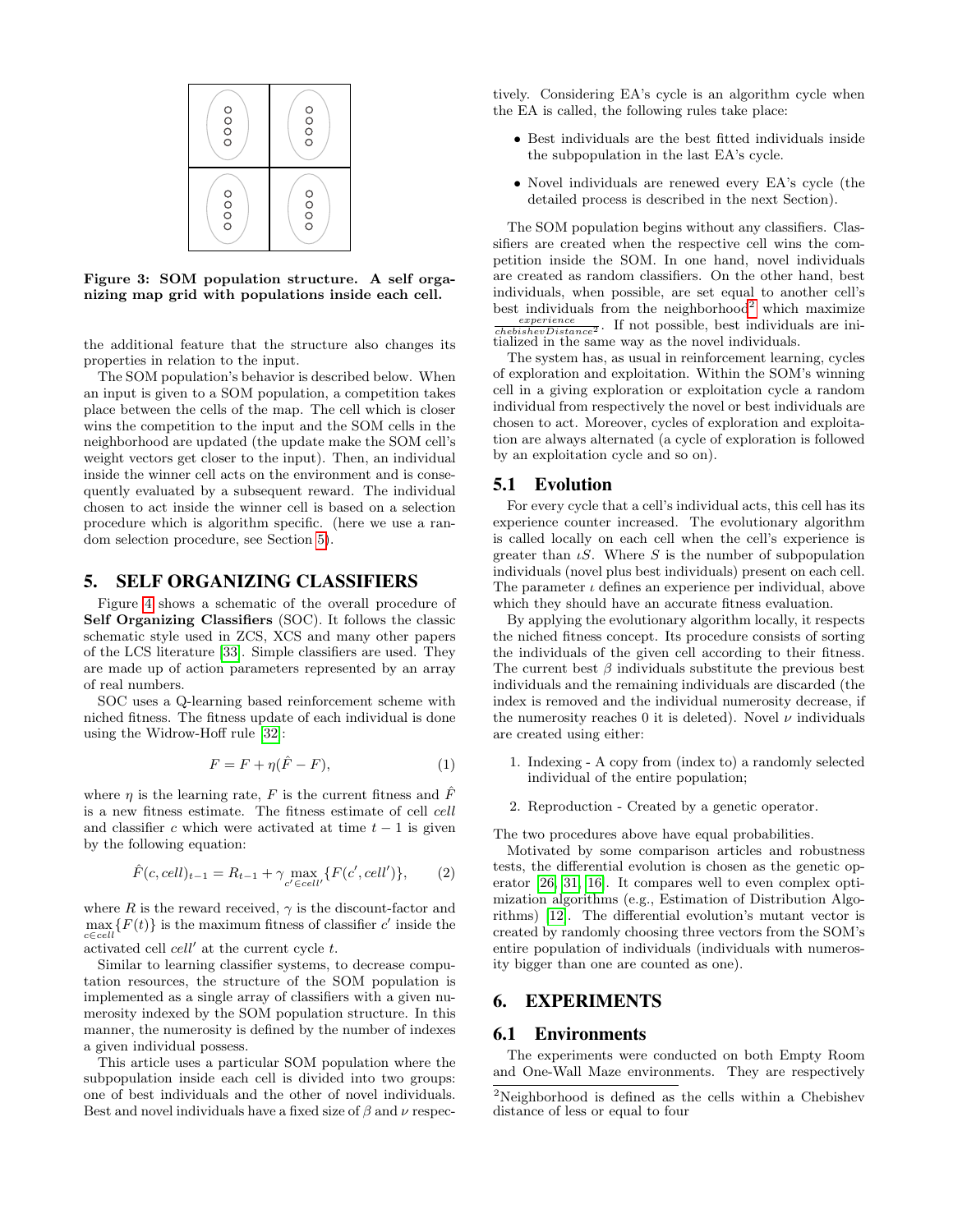

<span id="page-3-0"></span>Figure 4: Self Organizing Classifier Schematic



<span id="page-3-1"></span>Figure 5: Empty room environment. The black position represents the goal.

depicted in Figures [5](#page-3-1) and [6.](#page-3-2) All environments require continuous actions. The variable observed by the agent is the agent's position which is also continuous.

At every trial, the agent starts at a random position on the environment. Naturally, starting inside a wall is not possible. Reaching the goal would give the agent a reward of 1000, hitting an obstacle would return −20 and any other action would return −10. Additionally, agents can not move more than 1.0 in any direction. The collision system is simply implemented (which makes it harder than a real system). If an agent tries to move inside a wall, the system detects the infraction, sets the agent in the previous position and returns the reward. In other words, an agent constantly hitting the wall will not move at all. However, an agent that hits the limits of a maze will have its final position limited by the environment. Therefore, it is possible to move sideways when hitting the limit of the environment.

#### 6.2 Settings and Design of Experiments

The parameters of the algorithm are fixed and described in Table [1.](#page-4-0) Here, it means the SOM iteration number, chebyshevDistance() is the Chebyshev distance between the current cell and the cell which won the SOM's competi-



<span id="page-3-2"></span>Figure 6: One-Wall Maze environment. Grey positions are obstacles and the black position is the goal.

tion and  $random(a, b)$  is a function which returns a uniform random value between a and b. The cells of the SOM are only updated if the neighborhood function multiplied by the learning restraint surpasses the cell update threshold.

Following the design of [\[20\]](#page-7-23) the performance is computed as the average steps to reach the goal during the last 100 trials. The trials can not last more than 500 steps. Any trial which last more than 500 is terminated and a new trial is started with the agent, as usual, in a random position. All statistics, when not stated otherwise, are averaged over 20 experiments.

#### 6.3 Empty Room

Empty Room is a well known problem, in continuous [\[14\]](#page-7-22) as well as discrete action spaces [\[20\]](#page-7-23). The evaluation focus here is on the overall functionality of the system. Although not complicated in nature, this problem may expose strong instabilities and other undesired phenomena.

Figure [7](#page-4-1) shows the average behavior obtained. To construct this figure, the action of the agent was sampled 100 times and averaged in a given environment area of size 1x1. The resulting matrix have a dimension of 10x10 averaged ac-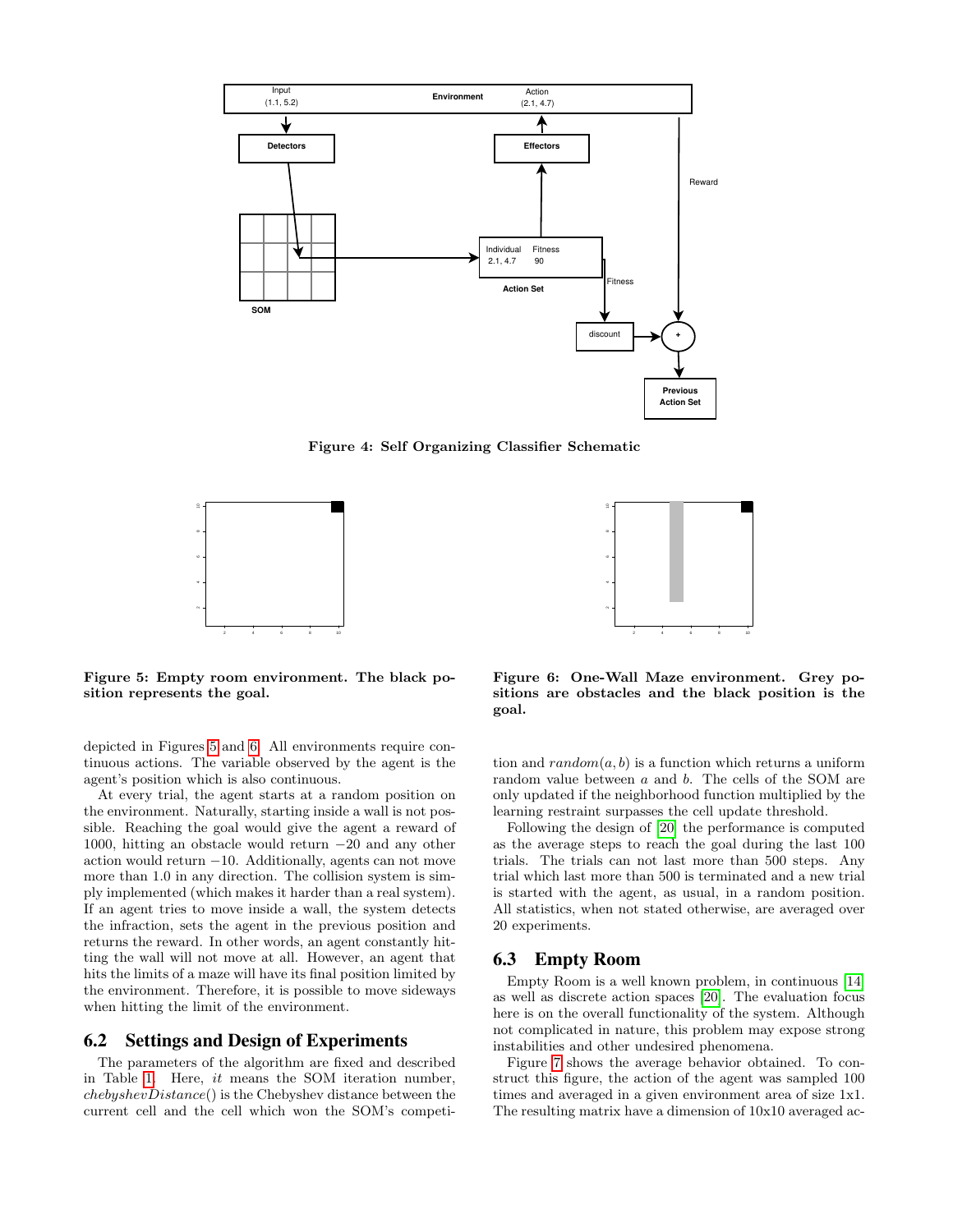<span id="page-4-0"></span>

| Table 1: Parameters         |                        |                                  |  |  |  |
|-----------------------------|------------------------|----------------------------------|--|--|--|
| Differential Evolution      | CR                     | 0.2                              |  |  |  |
|                             | F                      | random(0,1)                      |  |  |  |
|                             | Matrix Size            | $10 \times 10$                   |  |  |  |
|                             | Weight's initial value | random(0,1)                      |  |  |  |
| Self Organizing Map         | Learning restraint     | $0.1(0.999999)^{it}$             |  |  |  |
|                             | Neighborhood function  | $\exp(-chebyshevDistance()^{2})$ |  |  |  |
|                             | Cell update threshold  | 0.005                            |  |  |  |
|                             | η                      | 0.2                              |  |  |  |
|                             | β                      | 5                                |  |  |  |
| Self Organizing Classifiers | $\boldsymbol{\nu}$     | 10                               |  |  |  |
|                             | $\iota$                | 20                               |  |  |  |
|                             | $\sim$                 | 0.9                              |  |  |  |
|                             | <i>InitialFitness</i>  | $\overline{0}$                   |  |  |  |



<span id="page-4-1"></span>Figure 7: Behavior evolved in the Empty Room environment.

tions. Subsequently, the matrices of 20 experiments in the same environment were averaged.

The SOC's developed behavior is optimal, in spite of the fact that inside the SOM structure each cell must arrive at the best solution (fitness is not global). The justification lies in the fact that the ability of the SOC algorithm to share and improve solutions between cells make the development very fast and stable. Figure [8](#page-4-2) shows the performance. The fitness distribution is calculated in the same way as the matrix of actions, but instead of action vectors the maximum fitness of the cell is measured. The result is shown on Figure [9.](#page-4-3)

#### 6.4 One-Wall Maze

This second problem is different from the previous one. It makes necessary the use of different actions for different places of the environment. Note that the classifiers used are very simple. Therefore, this experiment evaluates specifically the dynamical population structure's niching capabilities.

Figure [10](#page-5-0) shows the behavior of the agent in the One-Wall Maze environment. This figure was obtained in the same manner of Figure [7.](#page-4-1)

One-Wall Maze is a difficult problem. Even so, the behavior observed is accurate and stable. This is justifiable by the SOM population capability of first self-organizing to the



<span id="page-4-2"></span>Figure 8: Performance over the Empty Room environment (continuous line). For guiding purposes a dashed line is drawn at 6.5 of distance to the xcoordinate.



<span id="page-4-3"></span>Figure 9: Average distribution of fitness in the Empty Room environment.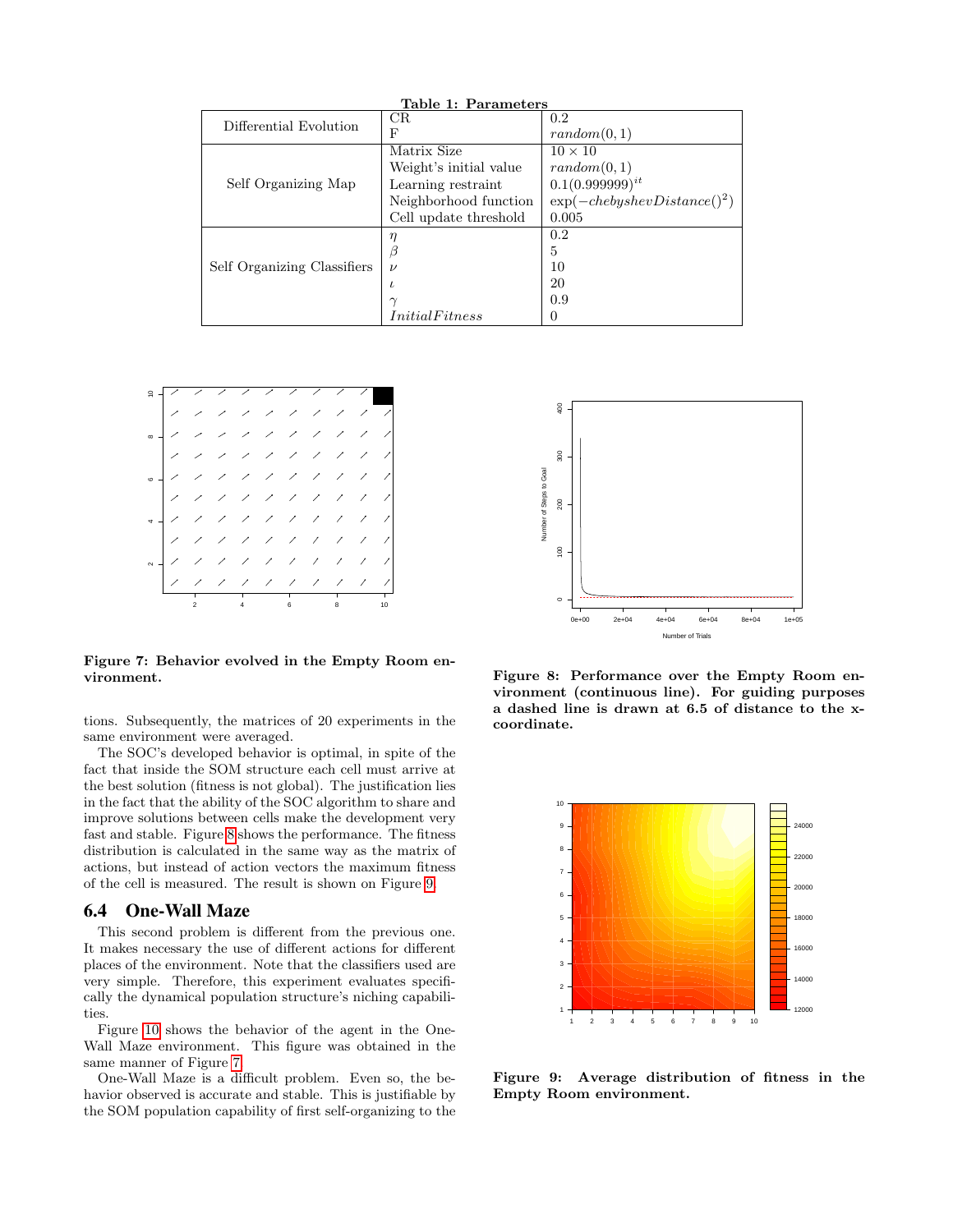

<span id="page-5-0"></span>Figure 10: Behavior evolved in the One-Wall Maze environment.



<span id="page-5-1"></span>Figure 11: Performance over the One-Wall Maze environment (continuous line). Dashed-line is drawn for guiding purposes parallel to the x-coordinate at 14 of distance.

environment's input distribution. Projecting and dividing the input space respecting its topology. And secondly, the ability of developing different behavior at different parts of the space (niches) with their own subpopulation.

Note that the SOM used was initialized to values between zero and one as weight vectors. Therefore, it was not in any way biased to the environment's inputs range (environment values range from zero to ten). Additionally, Figures [11](#page-5-1) and [12](#page-5-2) show respectively the performance and fitness distribution.

#### 6.5 Population Analysis

But what is the cost of running a SOC? Solving a problem is often not enough, it is required that a method uses reasonably its resources. The aim of this section is to evaluate briefly the population requirements of SOC. All tests are run over the One-Wall Maze.



<span id="page-5-2"></span>Figure 12: Average distribution of fitness in the One-Wall Maze environment.

be computed by the following equation:

$$
Maximum PopulationSize = cells * (\beta + \nu), \qquad (3)
$$

where cells is the number of cells present in the SOM map. Taking the parameters found in Table [1](#page-4-0) it is possible to compute a maximum population size of 1500 for the previous experiments. However, as shown in Figure [13](#page-6-3) this value is never reached. The population grows rapidly to around 1100 and remains stable below this value.

Moreover, Figure [13](#page-6-3) shows the population growth of two other variations of the same algorithm. Test A has  $\beta = 2$ and  $\nu = 5$  resulting in a maximum population size of 700, while Test B has a  $7 \times 7$  SOM map and therefore having 735 of maximum population size. Note that they reach around 500 individuals and after that the population size remains approximately constant.

Figures [14](#page-6-4) and [15](#page-6-5) show respectively the behavior of Test A and Test B. Both achieve similar actions to the original algorithm with a bigger population. Although, Test A have places with high direction variations which result in vectors with smaller magnitude. This happens because smaller population sizes enable frequently accessed cells to evolve faster which makes even more infrequent the access of spots near the wall. Consequently, the SOM may not have any cells mapping those infrequent spots near the wall.

Tests A and B performance is also similar (see Figure [16\)](#page-6-6). Actually, Tests A and B achieves the optimum faster than the original, because their populations are smaller, however, Test B presents small deviations from the optimum.

Thus, the cost in terms of population size is small. Besides, as shown above, smaller populations have similar results. Recall that a neural based LCS needed a maximum population size of 16000 individuals to solve a continuous Empty Room problem [\[14\]](#page-7-22). And XCS required on average 404 macroclassifiers to solve a similar problem though with discrete output called Side 10 [\[20\]](#page-7-23). Therefore, SOC's results are promising when compared with the literature.

## 7. CONCLUSIONS

This paper proposed the algorithm named Self Organizing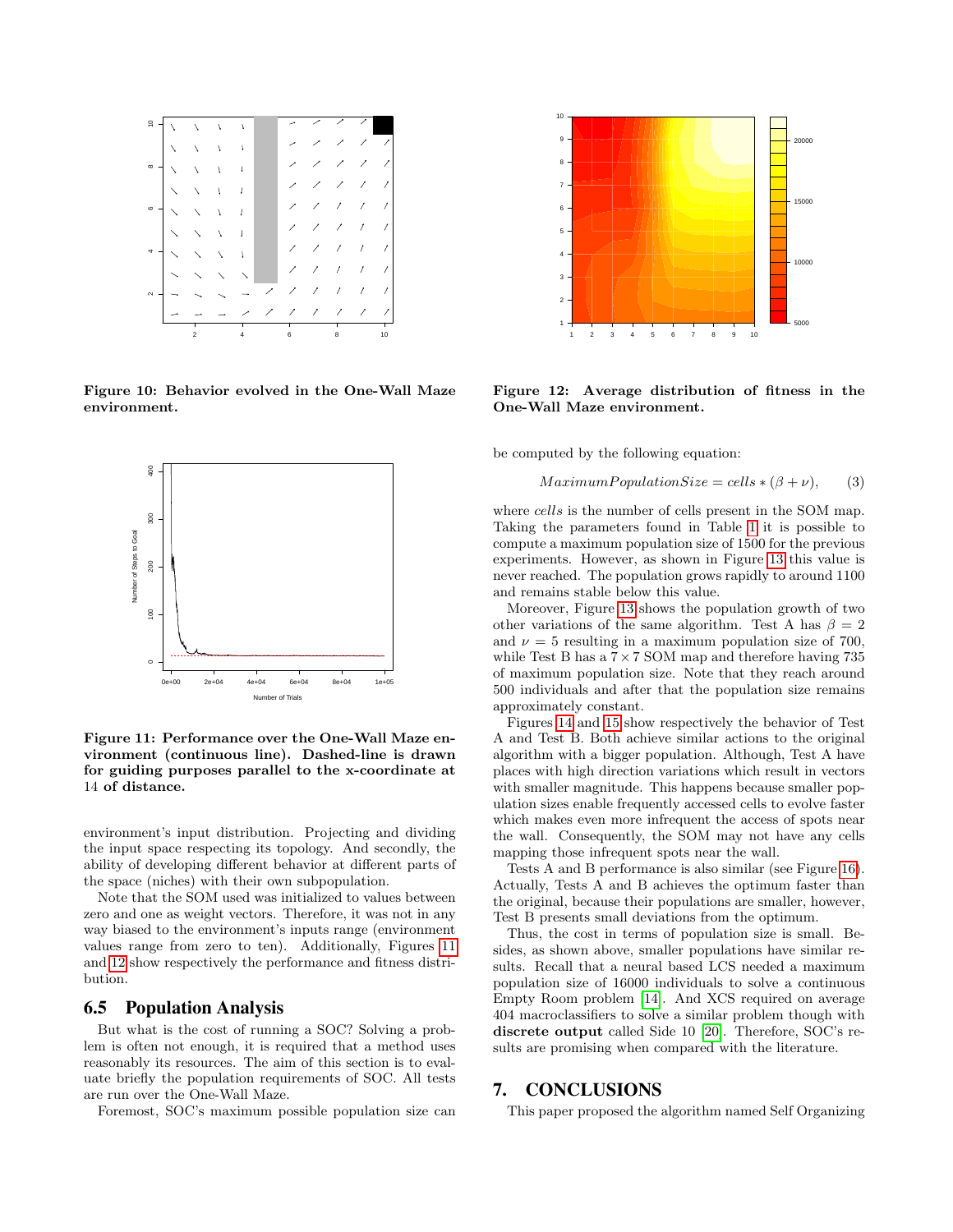

<span id="page-6-3"></span>Figure 13: Population dynamics for the original and two additional tests with smaller maximum populations.



<span id="page-6-4"></span>Figure 14: Behavior for the algorithm with a smaller population, i.e.,  $\beta = 2$  and  $\nu = 5$  (Test A).

| °.          |   |   |   | ١            |   |   |   |   |          |
|-------------|---|---|---|--------------|---|---|---|---|----------|
|             | ╲ |   | x | ¥            |   |   |   |   | 1        |
| $\infty$    |   |   |   | í.           | ╱ |   |   |   |          |
|             |   |   |   | $\mathbf{I}$ | 1 |   |   |   |          |
| $\circ$     |   |   |   | ī            | ↗ |   |   |   | $\prime$ |
|             |   |   |   |              | ╱ |   |   |   |          |
| ÷           |   |   |   | x            | ∕ |   | t | 7 | 7        |
|             |   |   |   |              | 7 |   |   | 1 | $\prime$ |
| $\sim$<br>۰ |   |   |   |              | 1 | 7 |   |   | 7        |
|             |   |   |   |              |   | ∕ |   |   |          |
|             |   | 2 |   |              | 6 |   | 8 |   | 10       |

<span id="page-6-5"></span>Figure 15: Behavior for the algorithm with a smaller population, i.e., a  $7 \times 7$  SOM population (Test B).



<span id="page-6-6"></span>Figure 16: Performance comparison between the original parameters and the smaller population versions (Tests A and B).

Classifiers which possess a different perspective on how to face the balance of generalized and specialized classifiers.

We showed that with a self-organizing structured population, the separation of niching and fitness pressures is possible. Experiments on continuous multi-step problems showcased the capabilities of the approach. Note that this article presented a problem which is more difficult than previous continuous multi-step problems. This is just the first article about this type of algorithm and the difficulty of the problems solved shows a promising horizon for this line of algorithms.

Additionally, two new concepts were introduced:

- Niched Fitness a fitness relative to the niche;
- SOM Population a dynamical structured population based on the SOM's dynamics.

Both concepts are fundamental to understand the SOC algorithm.

Thus, with the promising results accomplished by the novel concepts and the algorithm introduced here, they will, hopefully, aid the development of other algorithms and theories specially in the area of genetics based machine learning or evolutionary computation in general.

#### 8. REFERENCES

- <span id="page-6-0"></span>[1] E. Alba and M. Tomassini. Parallelism and evolutionary algorithms. Evolutionary Computation, IEEE Transactions on, 6(5):443–462, 2002.
- <span id="page-6-2"></span>[2] E. Alba and J. Troya. Cellular evolutionary algorithms: Evaluating the influence of ratio. In Parallel Problem Solving from Nature PPSN VI, pages 29–38. Springer, 2000.
- <span id="page-6-1"></span>[3] T. Belding. The distributed genetic algorithm revisited. In Proceedings of the Sixth International Conference on Genetic Algorithms: University of